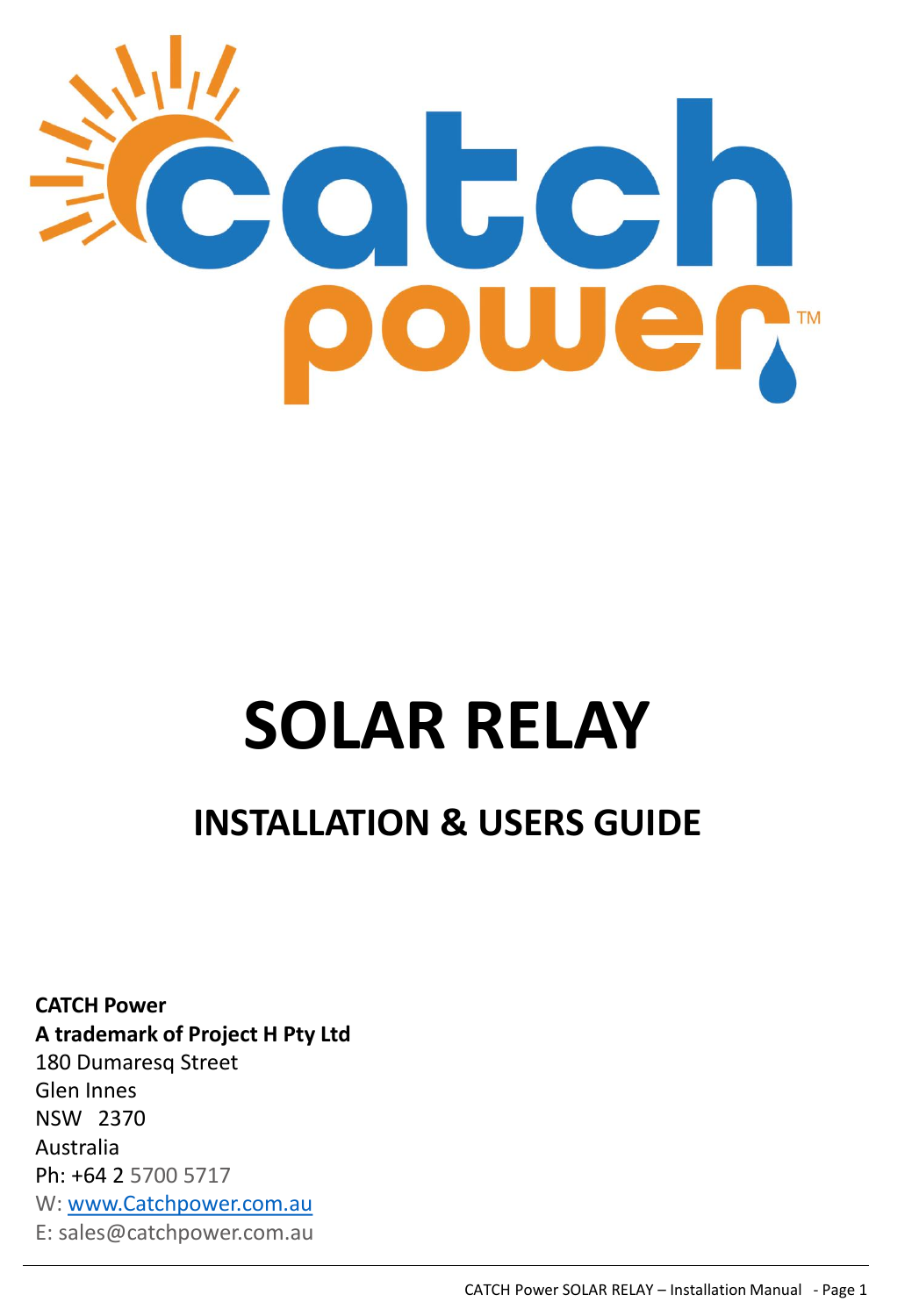

DANGER

This product must be installed by a licensed electrician. This product must be installed according to the AS/NZ3000 – Australian Wiring Standards.

## **Danger to life due to high voltage AC**

Always ensure all electricity sources are appropriately isolated when installing this piece of equipment.



## **Electric Shock Risk with CT's**

CT's must be fitted to insulated cables only. Ensure CT is terminated into the device before clamping onto cables.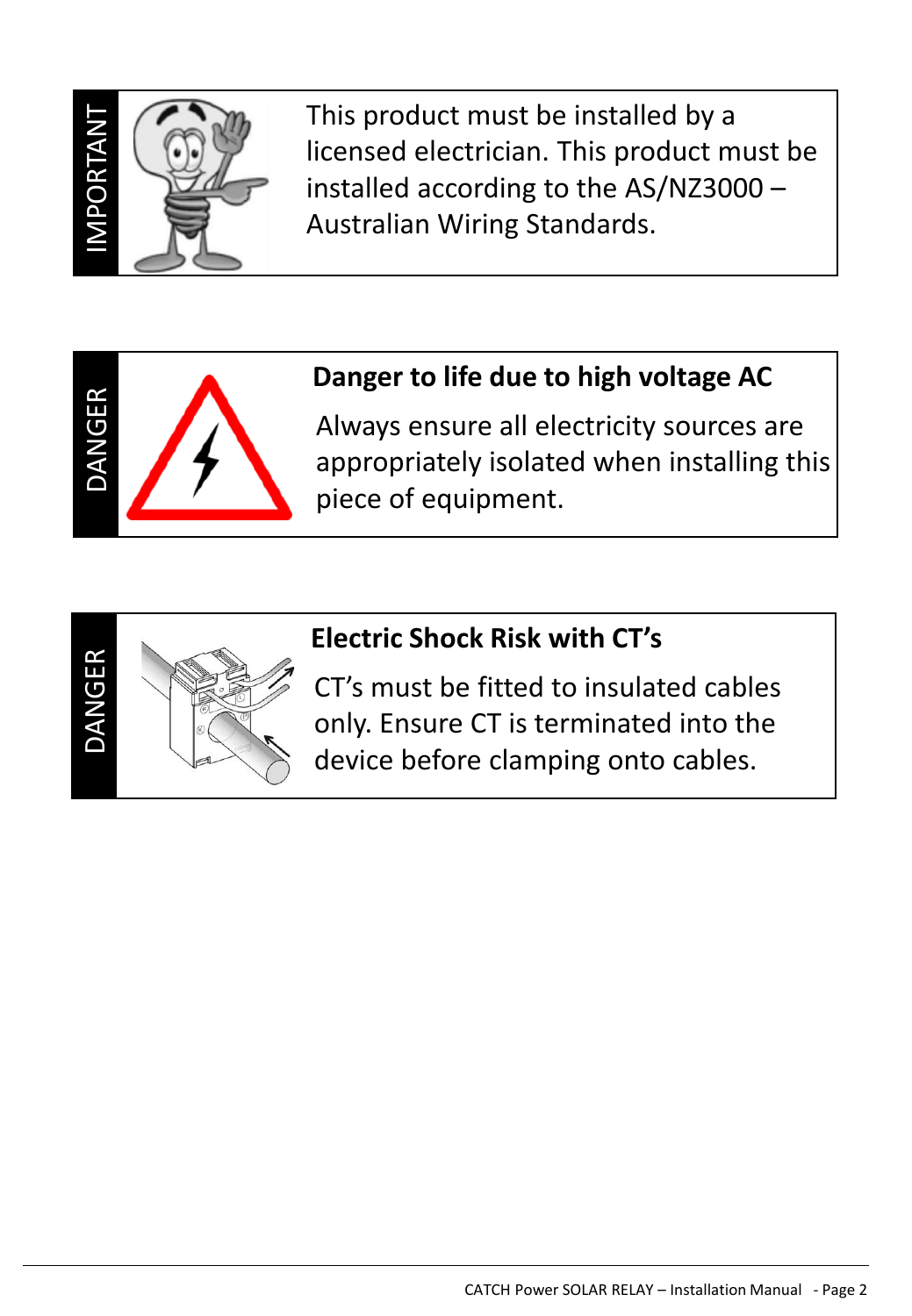## **Inside the package**

1 x CATCH Solar Relay

1 x Current Transformers

## **Specifications**

| <b>Operational Voltage</b>         | <b>230VAC</b>                      |
|------------------------------------|------------------------------------|
| <b>Operational Frequency</b>       | 50Hz                               |
| Maximum AC Load                    | 4A                                 |
| Load Types                         | Any                                |
| Max A/C Cable Size                 | $2.5$ mm <sup>2</sup>              |
| CT lead length                     | 1 <sub>m</sub>                     |
| <b>IP Rating</b>                   | IP <sub>2X</sub>                   |
| <b>Operating Temperature range</b> | -20 $\degree$ C to +45 $\degree$ C |
| Size                               | 35W x 85H x 65D (mm)               |
| <b>Standards Conformity</b>        | IEC 60730-1, AS/NZS CISPR 32:2015  |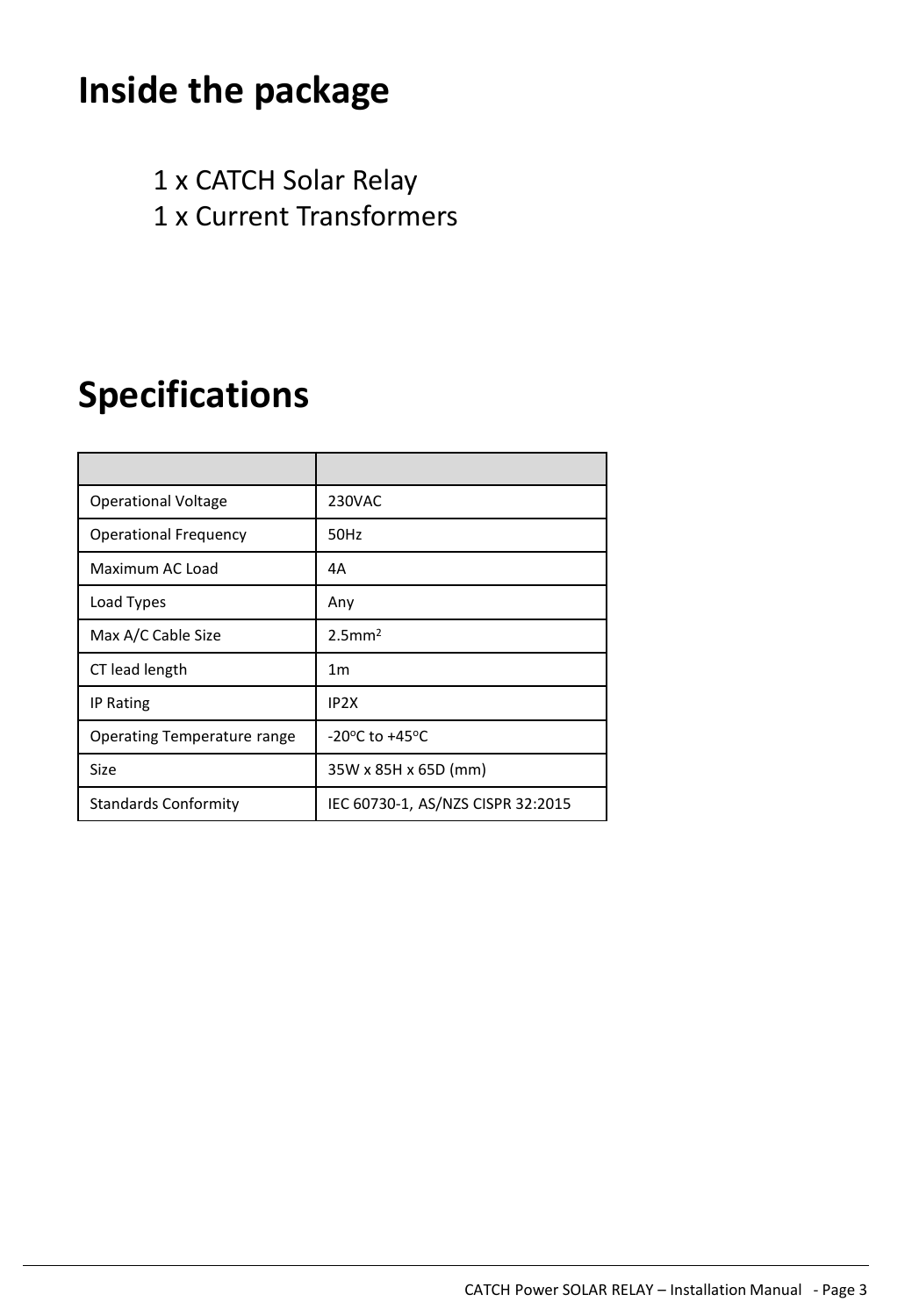## CATCH **SOLAR RELAY** Installation

CATCH Solar Relay has been designed specifically for the solar industry, as such the terminal layouts are designed for maximum flexibility and simplicity of wiring.

Highlights on the installation are:

- CATCH Solar Relay is the size of a 2 pole miniature circuit break, it must be mounted inside an electrical enclosure such as a switch board, sub board, load centre, or any other enclosure designed to house electrical switch gear. CATCH Solar relay is designed to be DIN mounted inside a standard miniature circuit breaker cover.
- **Same size as a 2 Pole miniature circuit breaker**

**Contract Contract Contract Contract** 

Active Active Neutral  $\overline{\phantom{a}^{N+1}}$ 

• **DIN Mounted.**

• CATCH Solar Relay is designed to control loads via an external contactor. This means the number and type of loads controllable by CATCH Solar Relay is only limited by your imagination.

CATCH Solar Relay can control one or more contactor coils (up to a maximum load current of 4A). CATCH Solar Relay will happily drive one or more single or 3 phase contactors.

• Power terminals are duplicated for easy daisy chaining to other power control devices.

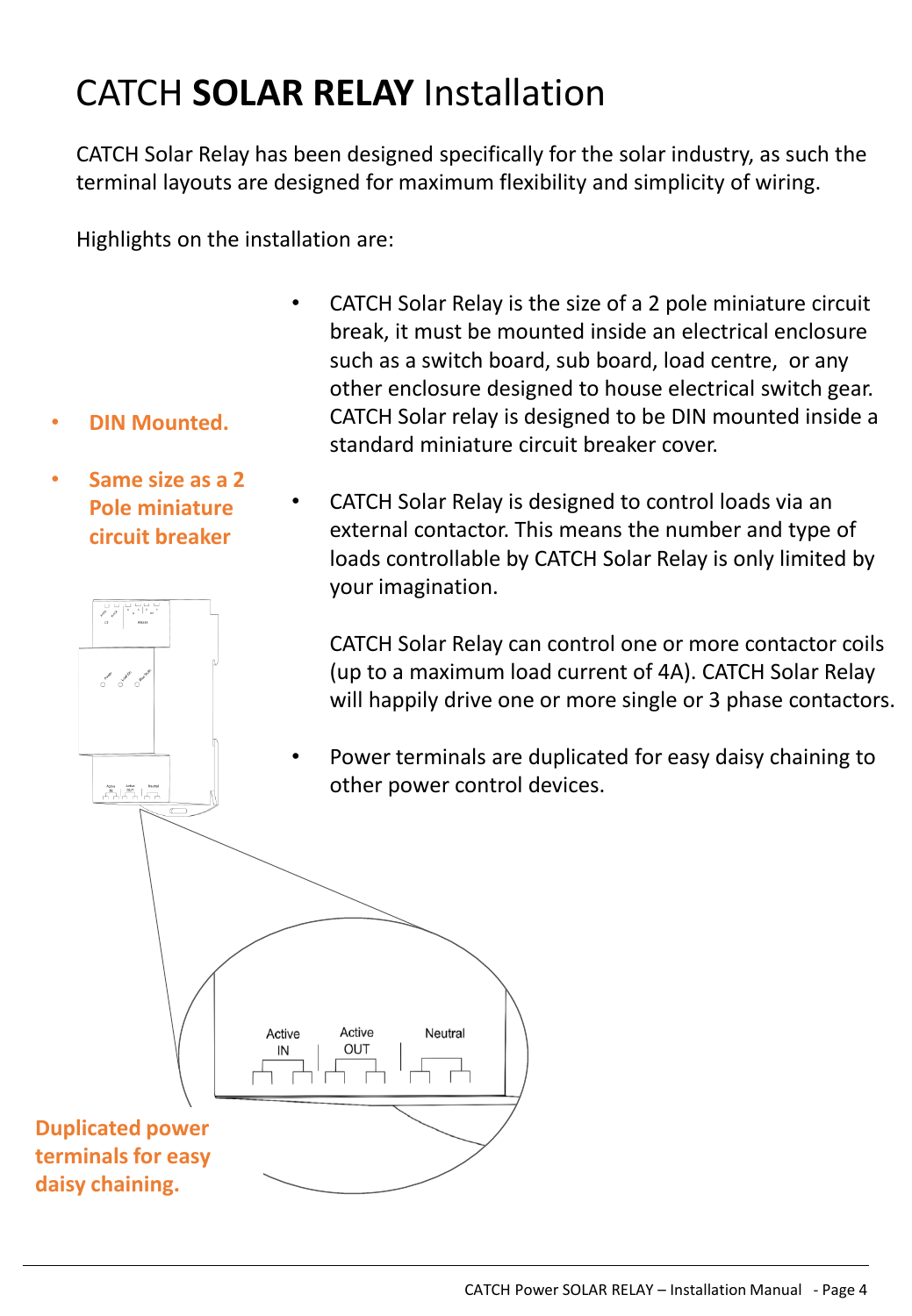## INSTALLATION - Overview

## Before Going to Site:

• Download the CATCH Power Configuration App to your phone. The App can be downloaded from Google Play Store or the Apple iStore.

## Onsite Site:

- Install CATCH Solar Relay as per the circuit diagram below.
- Power the device up and connect to it using the CATCH Power Configuration App on your phone or tablet. The Configuration App uses Bluetooth to communicate with the CATCH Solar Relay.
- Adjust the device settings to suit the installation.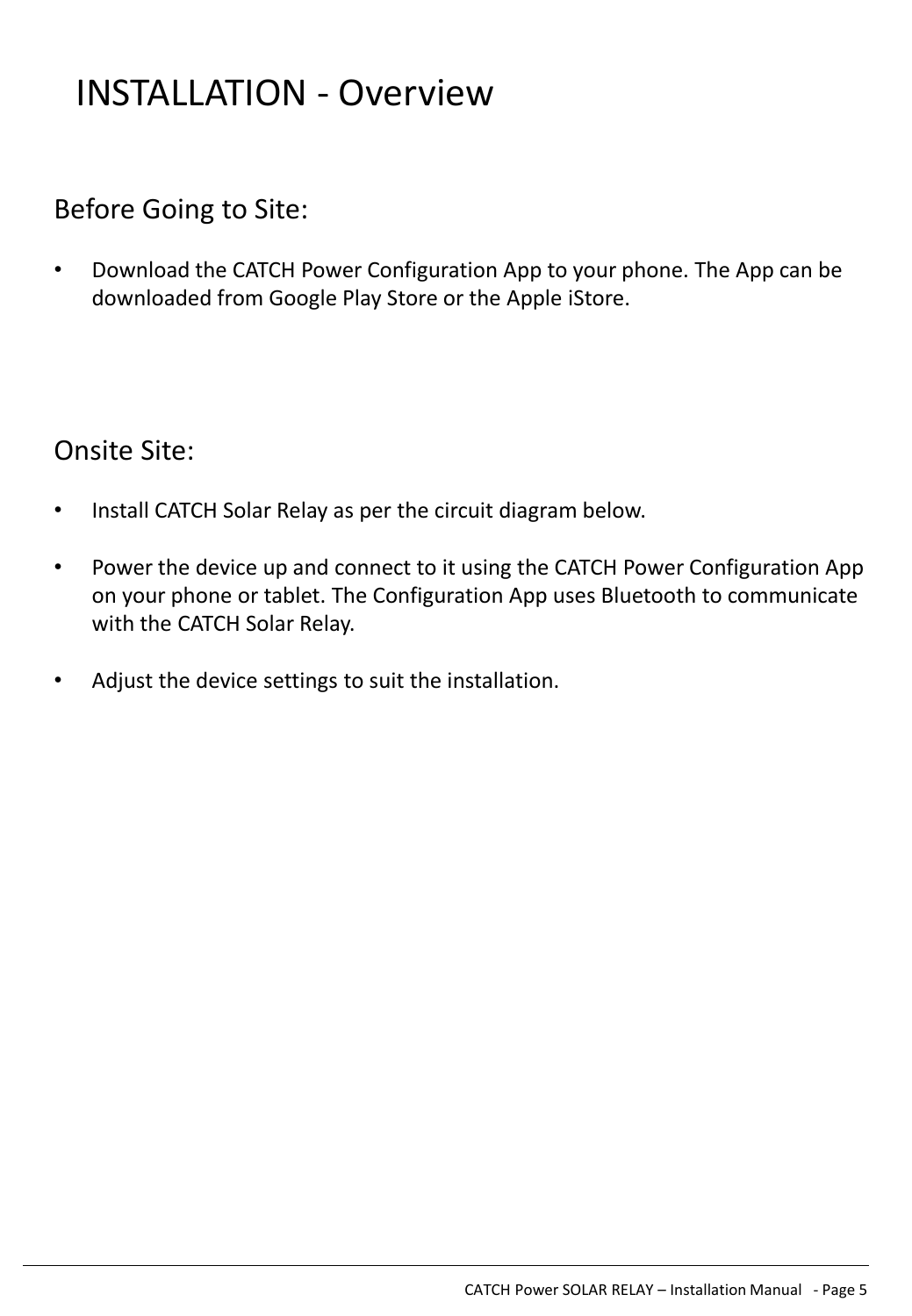

## **Cable Sizes:**

Maximum wire size for the Solar Relay is 2.5mm<sup>2</sup>.

## **Contactor:**

Contactor selection should be made based on load requirements. The solar relay requires the coil voltage to be 240VAC, with a maximum coil current of 4A.

### **Current Transformer:**

If the export control feature of CATCH Solar Relay is required then the CT must be installed. The CT can be positioned anywhere in the installation that sees all loads and solar.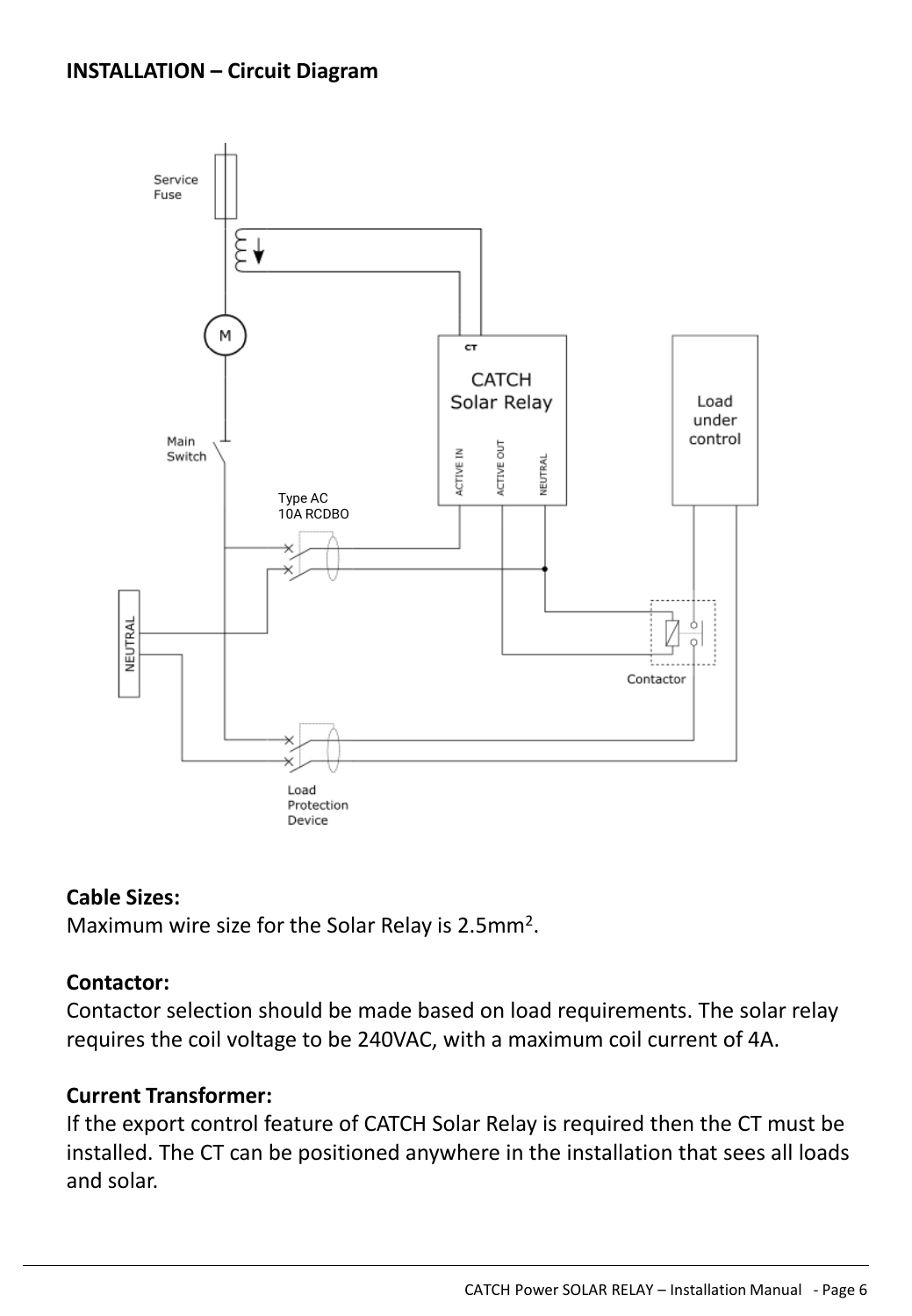

Ideal cable size 1.5mm<sup>2</sup> Maximum cable size is 2.5mm2

There are 3 connections that need to be made on the bottom of the CATCH Relay, each connection can be made from one of two connection points.

For example: The **Active IN** connection point is made from one of the left two connectors. You can choose either one, as they are bussed together inside the device.

### **Example:**

Wiring for a basic installation. As you can see it does not matter which of the two terminals you choose for each connection.

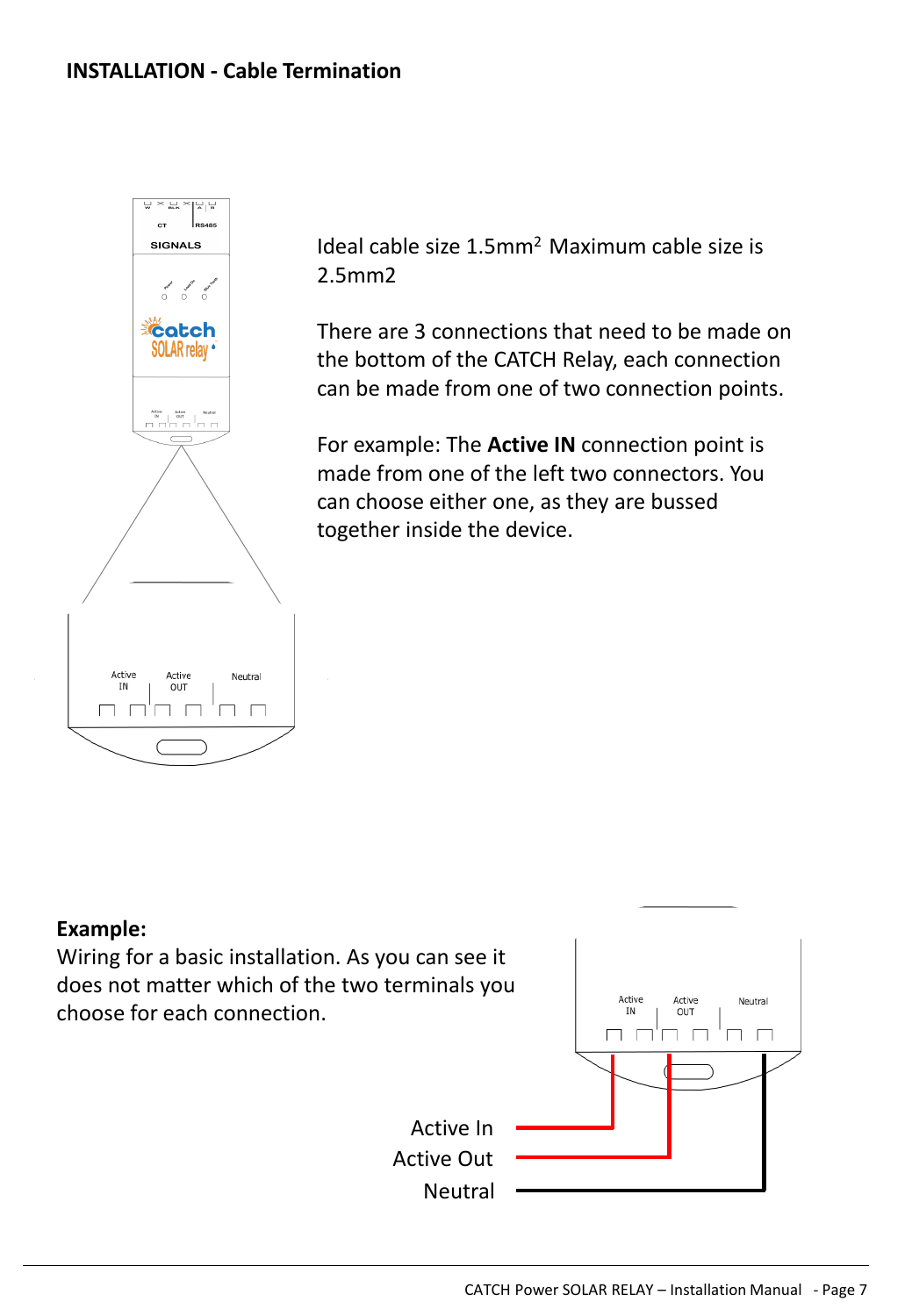

- The arrows next to the CT's in the wiring diagram represent the arrows on the inside of the CT's.
- Matching the CT's to the correct phase is critically important special care must be taken to ensure this happens.
- NEVER disconnect CT's from the Solar Relay while they are wrapped around a current carrying conductor.
- Multiple wires can be put through the CT, as long as all currents are in the same direction and in phase.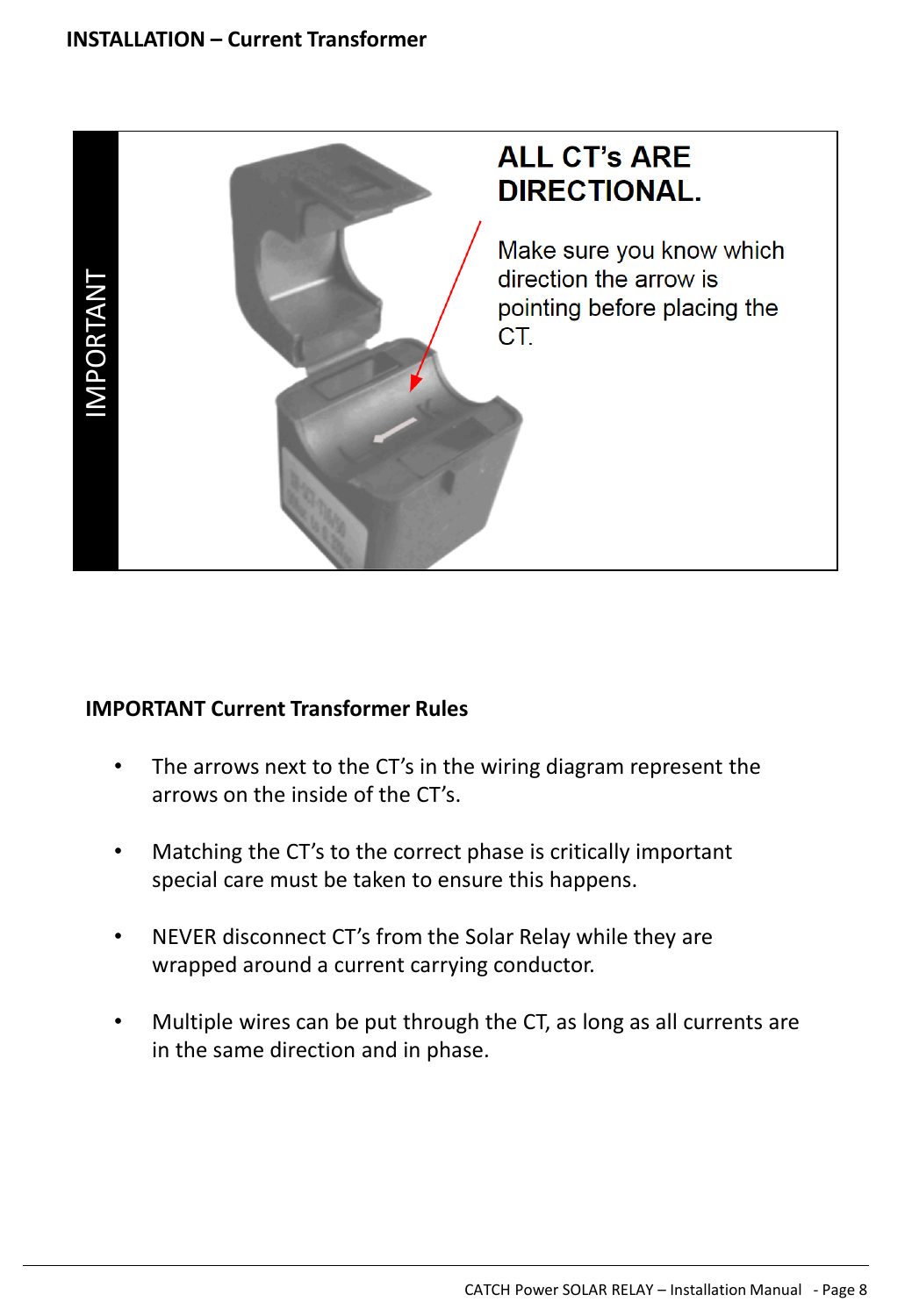

DANGER

## **It is vitally important the CT's are pointing in the right direction.**

## **Electric Shock Risk with CT's**

CT's must be fitted to insulated cables only. Ensure CT is terminated into the device before clamping onto cables.

## **Mains**

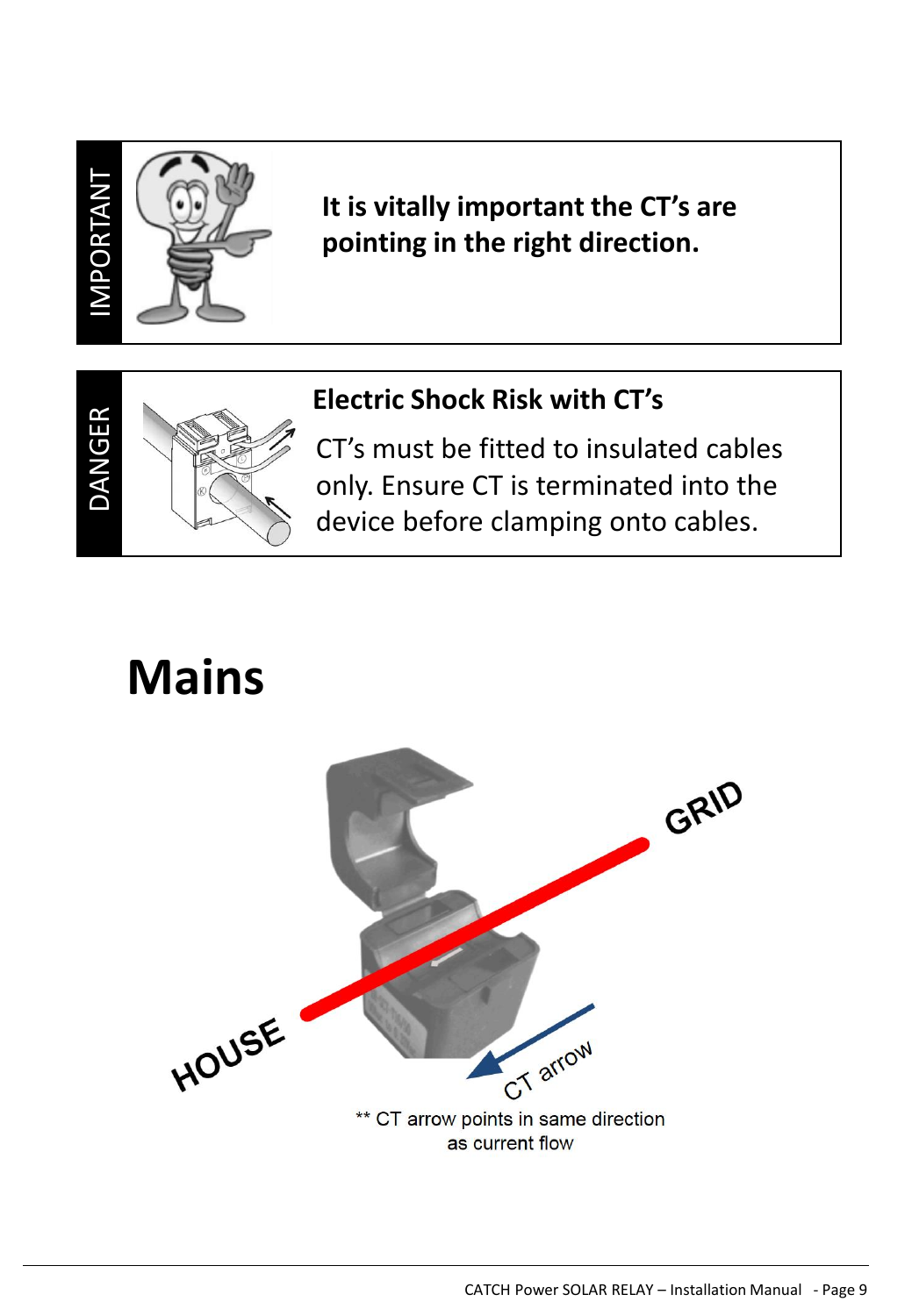## **INSTALLATION – Current Transformer**

Match the CT wire colours to the labels on the case. Note there is a 1 terminal gap between the white and black wire.

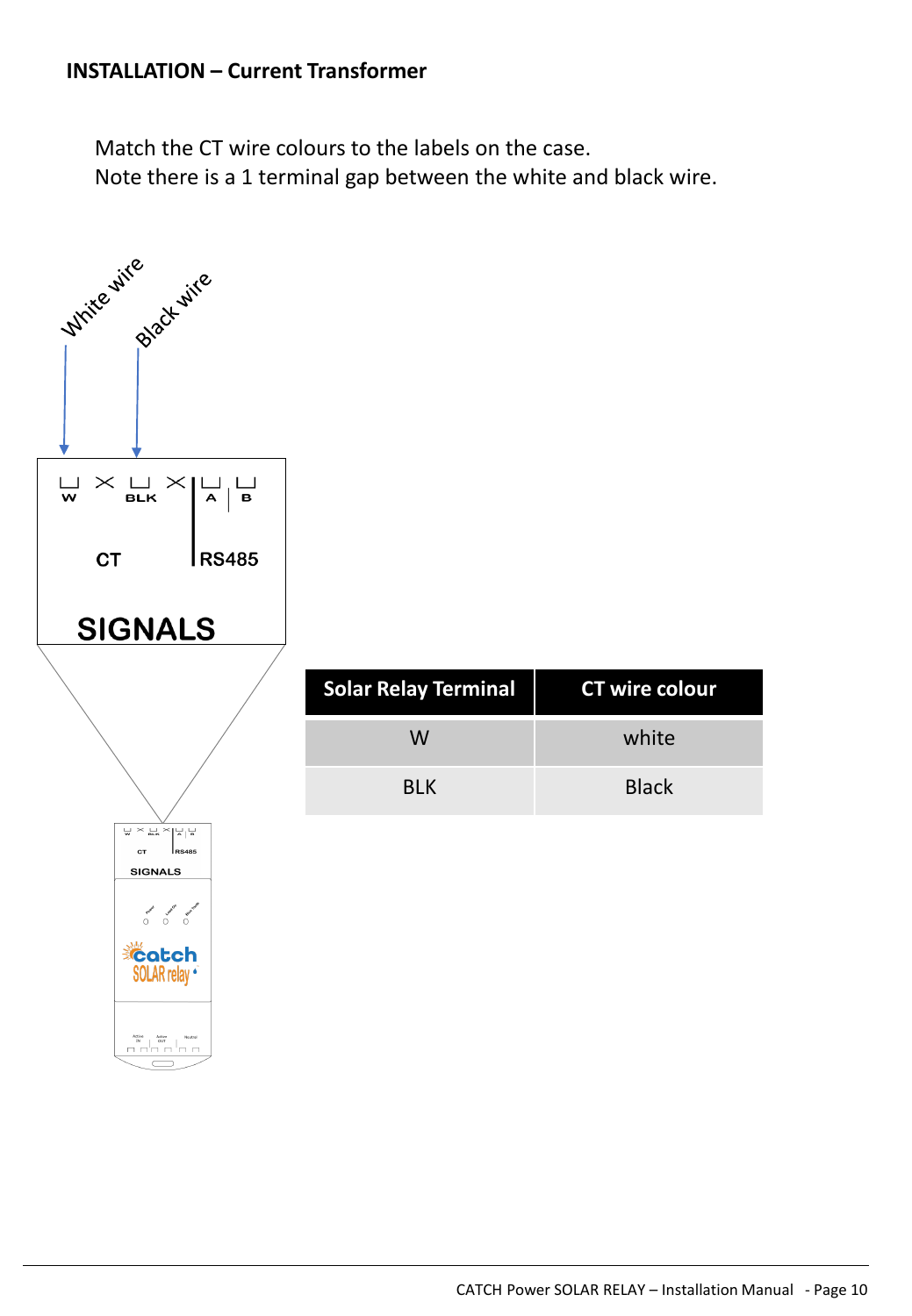

There are 3 LEDs on the Solar Relay that provide indicators on what is happening.

**Power**: Green indicates power is applied to the unit, and the unit is functional.

**Load On**: When green it means power has been applied to the Active Out port.

**Blue Tooth:** When Blue it means the Solar Relay is connected to a mobile device.

When power is applied to the unit all three lights flash on and off together for 20 seconds, then under normal conditions the Power light will come on by itself.

At this point you can connect to the device via the mobile application and begin the configuration process.



The Factory default configuration has the Solar Relay permanently turned off. You must override the default configuration.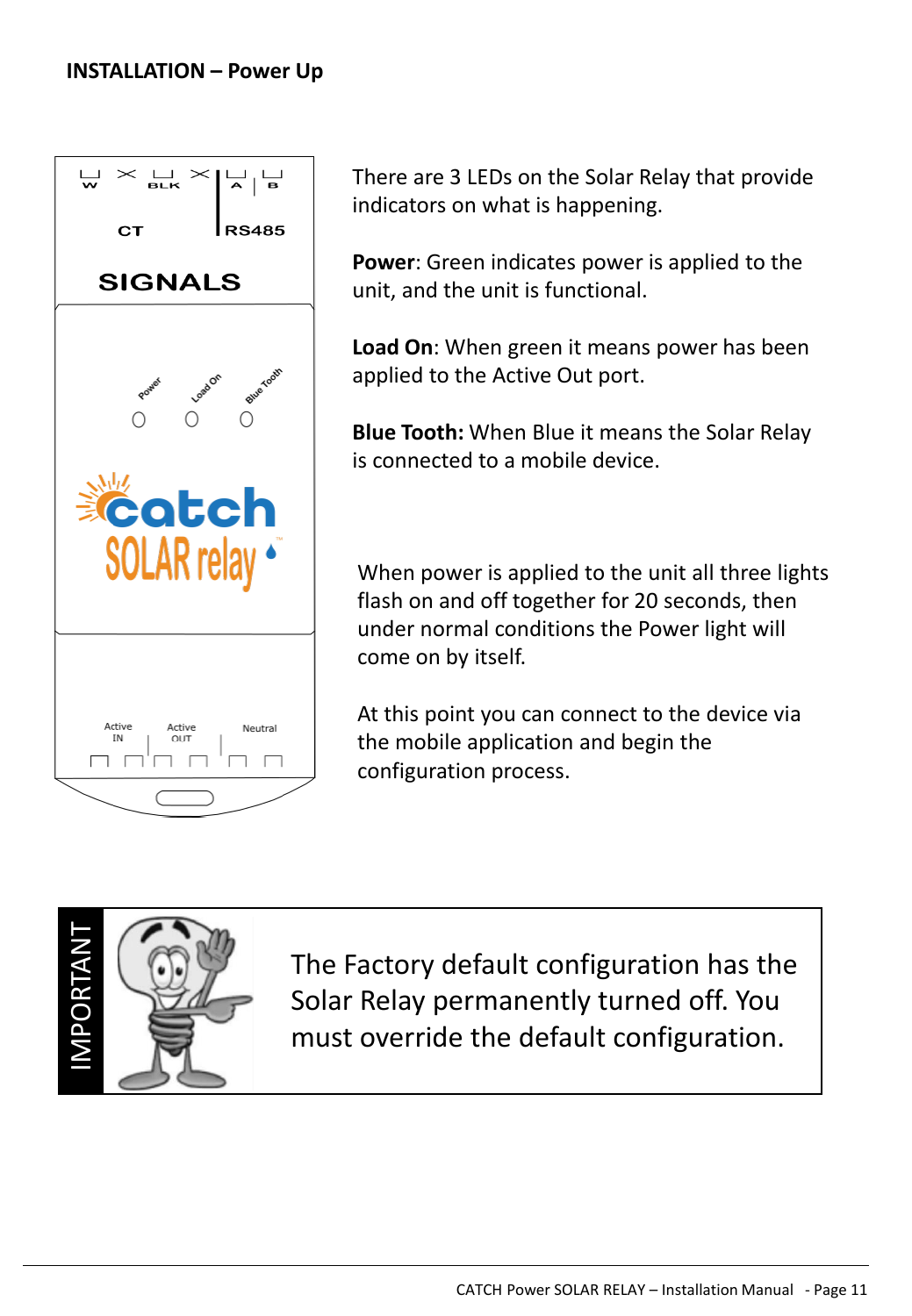

CATCH Solar Relay is configured over a Bluetooth connection using the CATCH Configurator App.

The CATCH Configurator app is available on the Apple App Store and Google Play.

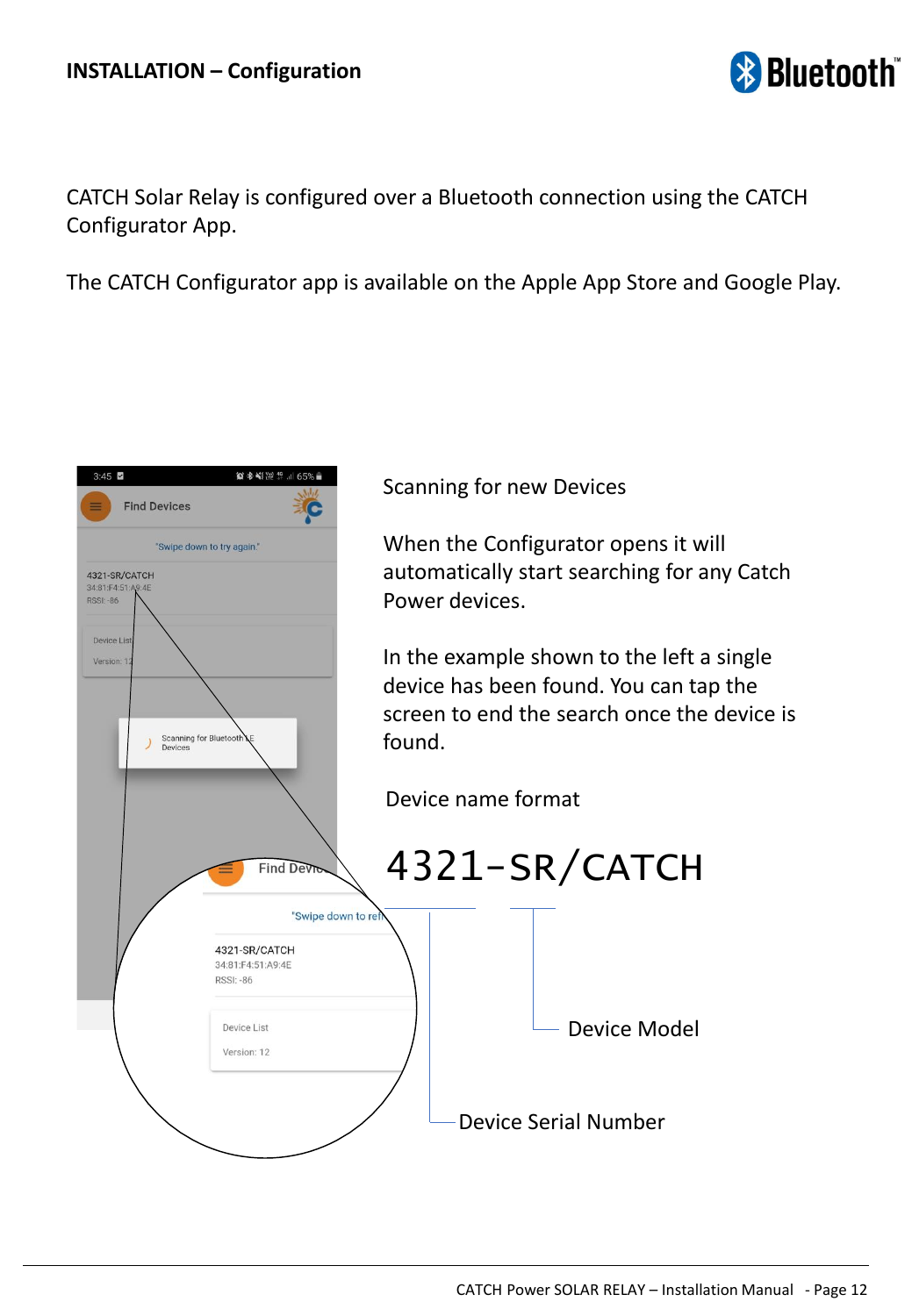

Once you have chosen the device, the Configurator App will connect. At this point the Bluetooth light on the device will turn on and the Configurator App will show you the Live Data View.

| $3:46$ $\blacksquare$                                                   |                         |                                          |
|-------------------------------------------------------------------------|-------------------------|------------------------------------------|
| Live Data<br>≡                                                          |                         |                                          |
| Device Name: 4321-SR/CATCH<br><b>Status: Receiving Data from Device</b> |                         |                                          |
| <b>Readings</b>                                                         |                         |                                          |
| <b>Device Time:</b>                                                     | 2:40 pm                 |                                          |
| Volts:                                                                  | 250.00                  | V                                        |
| Amps:                                                                   | 3.00                    | A                                        |
| Freq:                                                                   | 50.07                   | Hz                                       |
| Power:                                                                  | $-0.70$                 | kW exporting                             |
| Run time:<br>Duty:                                                      | 340 min<br>$\mathbb{I}$ |                                          |
|                                                                         |                         |                                          |
|                                                                         |                         |                                          |
|                                                                         |                         |                                          |
|                                                                         |                         |                                          |
|                                                                         |                         | $\overline{\left\langle \right\rangle }$ |

## **Understanding the Live Data**

CATCH Solar Relay is monitoring all aspects of the connected site. The data is visible on this screen.

**Device Time:** The current time as reported by the device. This is updated automatically when the configuration is changed.

**Volts:** The RMS voltage as seen for the Relay.

**Amps:** RMS current as measured by the CT.

**Freq:** Grid Frequency

**Power:** The power measured at the point the CT is connected. A negative number represents exporting power flow.

**Run time:** The amount of minutes since midnight the load has had a voltage applied.

**Duty:** Status of the connected load. 1 means the load has a voltage applied. 0 means no voltage is applied (the load is off).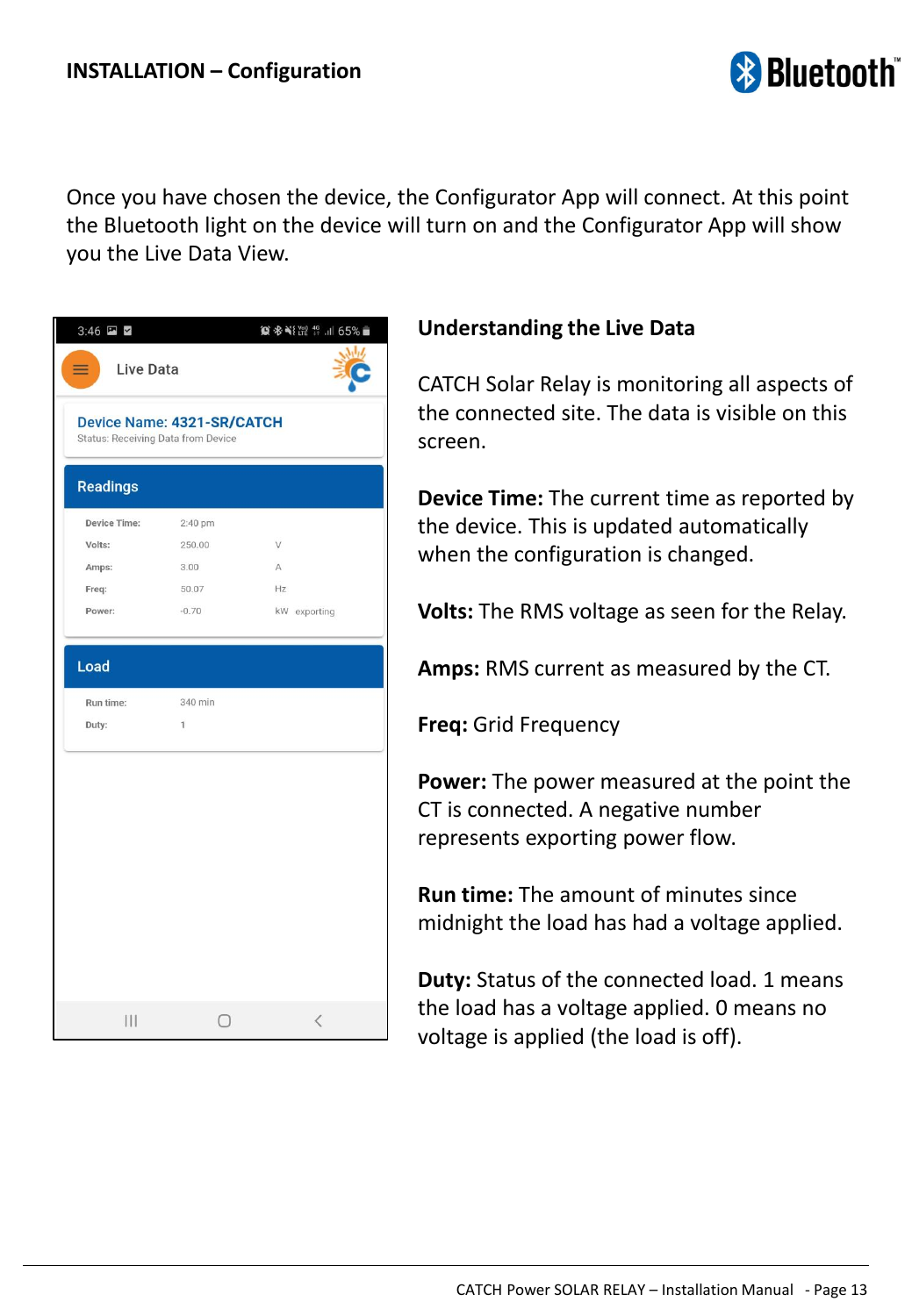

Once you are connected to the Solar Relay there are a number of menu options you can choose from.



## **Understanding the menu**

**Find Devices:** Will disconnect you from the current device and perform another device scan

**Live Data:** opens the Live Data screen.

**Configuration:** Opens the configuration screen which allows you to adjust the device settings.

**Change Password:** The device is shipped with a blank password, which means you will not be prompted for a password when you open the configuration screen.

**Firmware Update:** Opens a screen that allows you to update the latest firmware on the device.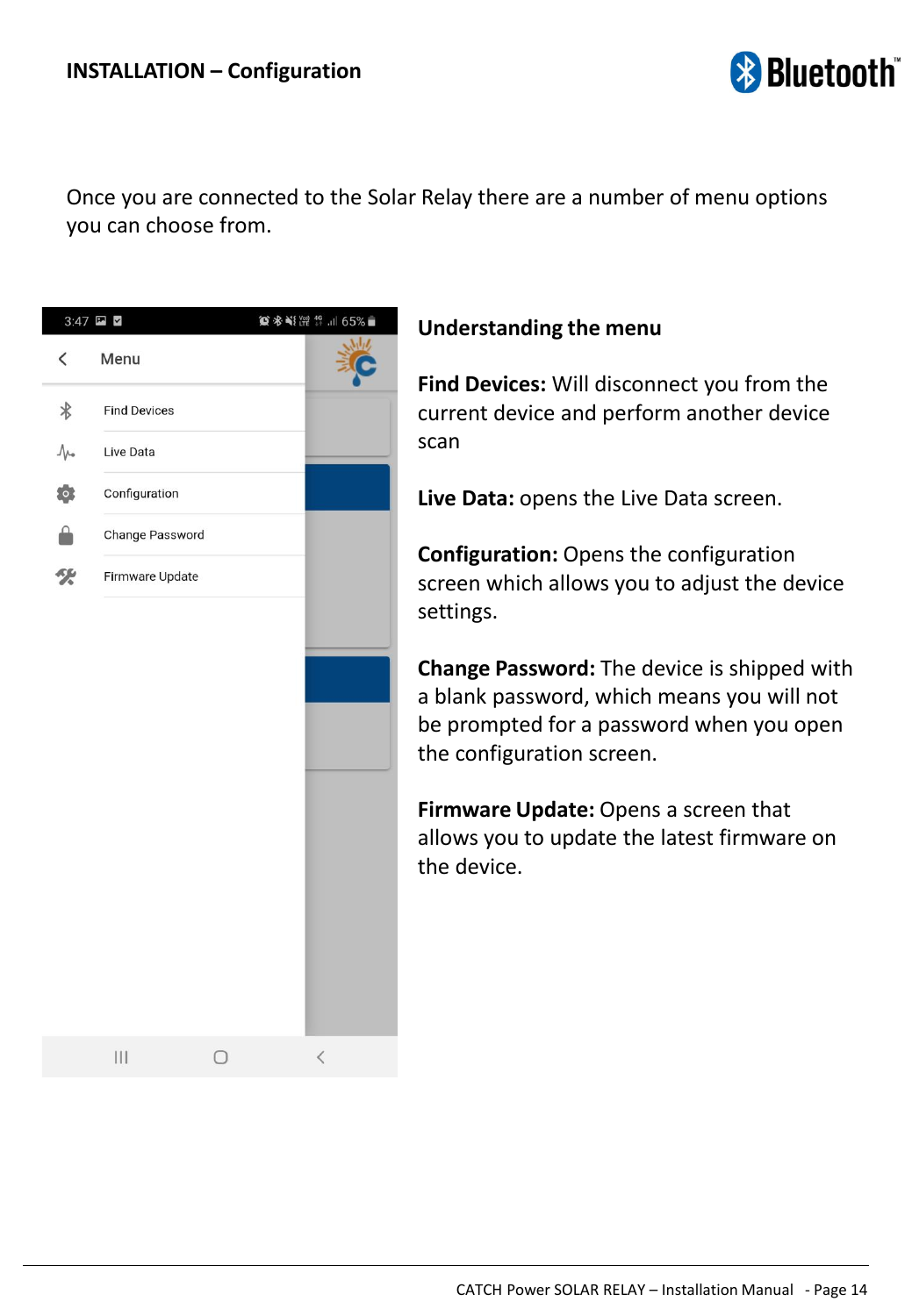

CATCH Solar Relay is highly flexible and can operate in many modes. The details of all configuration options are outlined below.

#### **General Configuration**

Device Time 25 Aug, 2020 2:40 pm

CT Ratio 3000

#### **General Configuration**

**Date/Time:** This is the time that will be loaded into the device. It is based on the time current held on the mobile device running the Configuration App.

**CT Ratio:** If you are using the standard model (CP-SR-STD) you will be using the supplied CT. as such you do not need to change this number.

The industrial version of the Relay uses standard 5A secondary CT's. You will need to specify the applicable CT ratio. For example if you are using 400A primary current CT's the CT ratio will be  $\frac{400}{5} = 80$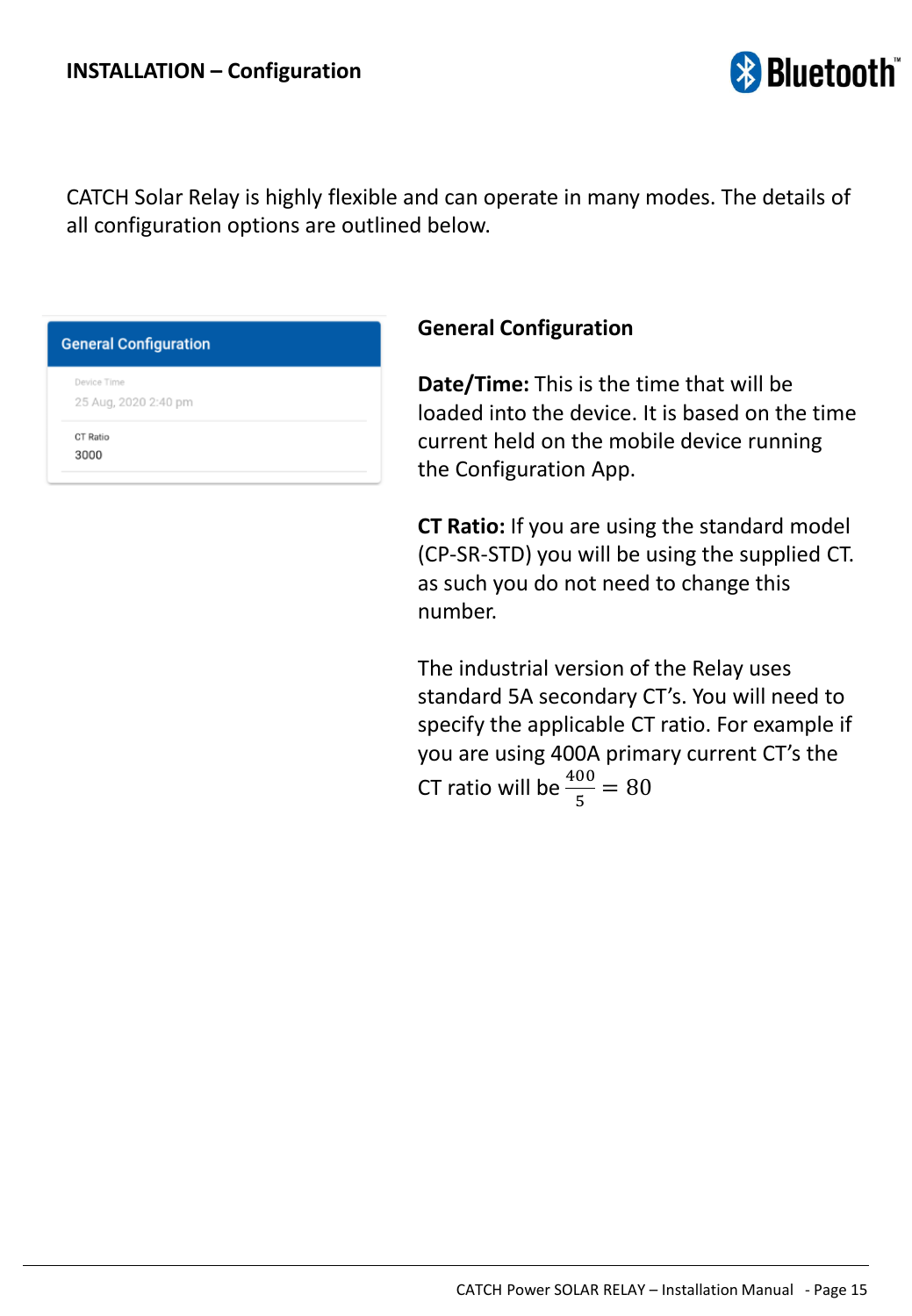

By default the solar relay sits idle, you must specify 1 or more overrides in order to get the unit controlling the load.

- A maximum of four overrides can be configured.
- Each override has a start and stop time.

Each override represents a specific mode of operation. There are 6 operating modes that can be chosen.

**Export Control:** In this mode the Solar Relay controls the load based on solar export levels. This mode is ideal for maximising solar self consumption.

**Turn On:** In this mode the Solar Relay will turn the load on for the period of time specified.

**Turn Off:** This mode forces the unit to turn off the load for the period of time specified.

**Top Up:** In this mode the Solar Relay will ensure the load has been on for the period of time specified. For Example if the Top-up mode is specified to be between 10pm and 11:30pm (1.5hrs). It will turn the load on if we did not manage to get 1.5hrs of running time to occur during the day.

This mode is typically used in conjunction with another mode like Export Control and Voltage / Frequency Control. This mode guarantees a minimum amount of running time in a 24hr period.

**Voltage Controlled:** In this mode the relay will turn the load on and off based on Grid Voltage. This mode is best suited for helping to manage voltage rise issues at a solar installation.

**Frequency Controlled:** In this mode the relay will turn the load on and off based on grid frequency. This mode is ideal for operating in Off grid environments where frequency shifting is used to control devices. Systems such as SMA use frequency control in their off grid environments.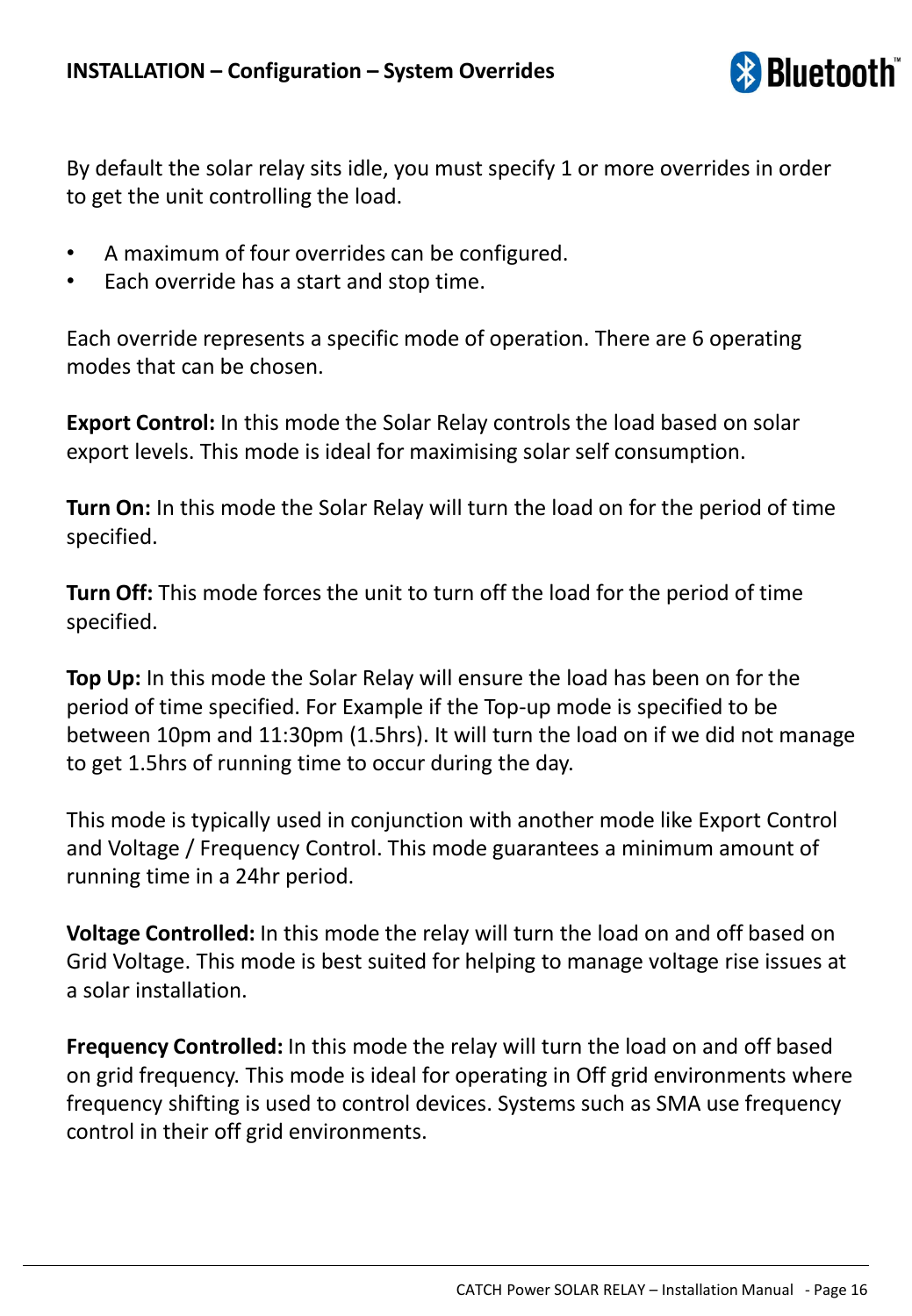

### Each System override has the following settings

| <b>System Override 1</b> |  |
|--------------------------|--|
| Override Active          |  |
| Yes                      |  |
| Override Type            |  |
| <b>Export Control</b>    |  |
| <b>Start Time</b>        |  |
| 7:00 am                  |  |
| Stop Time                |  |
| 7:00 pm                  |  |
|                          |  |
|                          |  |
| <b>System Override 2</b> |  |
| Override Active          |  |
| Yes                      |  |
| Override Type            |  |
| Top Up                   |  |
| Start Time               |  |
| 11:00 pm                 |  |
| Stop Time                |  |

**Override Active:** Valid values are Yes or No. Any override with active status of No will be ignored.

**Override Type:** This is where you define how the Solar Relay will function for this override.

**Start Time:** When do you want the override to start

**Stop Time:** When do you want the override to finish.

### Override Start and Stop times can overlap.

#### For example:



In this example override 1 will be used to control the load between 7am and 11am, then Override 2 will be used from 11am – 2pm, then Override 1 will be used between 2pm and 6pm.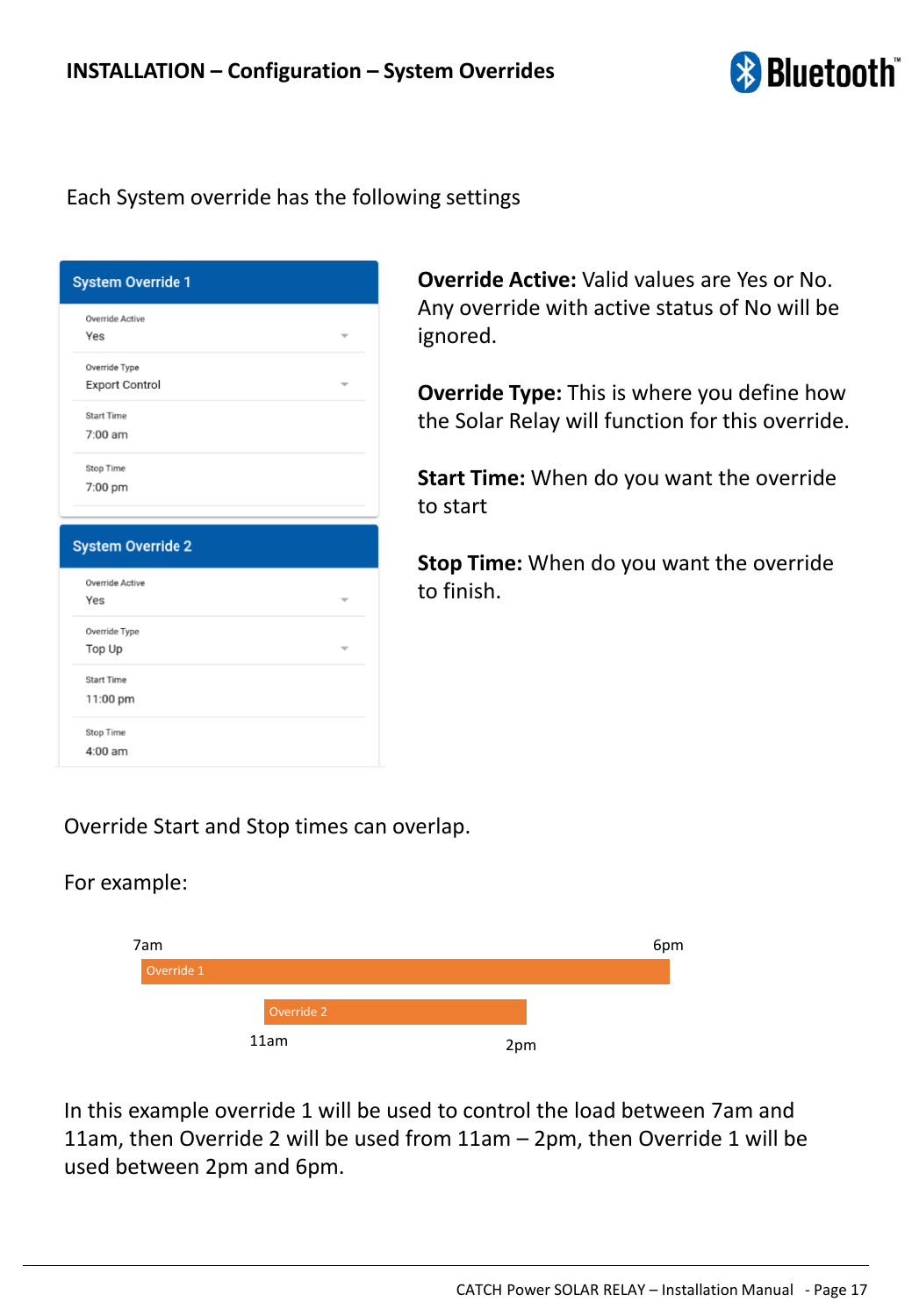## **INSTALLATION – Configuration – System Overrides**



Override Stop time can be less than the Start time. For example: Override 1 : Starts at 11pm, and Stops at 6am



In this example Override 1 will start at 11pm tonight and continue until 6am the next morning.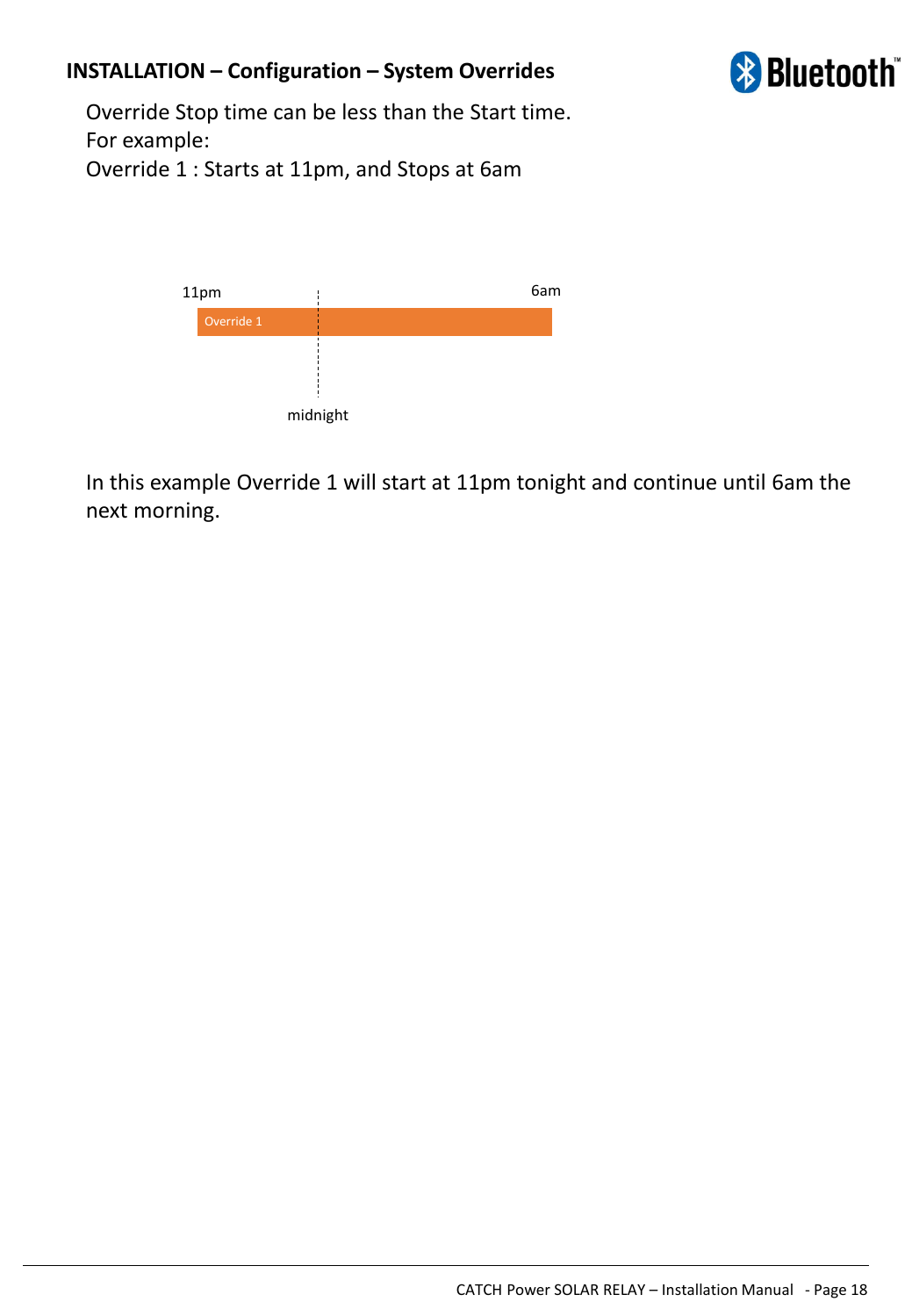

In order to configure the solar relay to use the Export Control mode follow these steps.

- 1) Setup one of the four system overrides to be **Export Controlled**.
- 2) Configure the Export Control parameters as described below.

| <b>Export Control</b>  |                         |  |  |  |
|------------------------|-------------------------|--|--|--|
| O                      | Minimum On Time (mins)  |  |  |  |
| 6000                   | Above Threshold (Watts) |  |  |  |
| Above Time (mins)<br>1 |                         |  |  |  |
| 0                      | Below Threshold (Watts) |  |  |  |
| Below Time (mins)<br>0 |                         |  |  |  |

#### **Example:**

A site has 6kw of solar, and wish to turn a 1.5kW heat pump on when the solar export is above 3kW for 5 minutes. The customer does not want the load to be powered from any imported energy.

Settings:

| Minimum on Time:      | 0        |
|-----------------------|----------|
| Above Threshold: 3000 |          |
| Above Time:           | ь        |
| Below Threshold:      | O        |
| Below Time:           | $\Omega$ |

**Minimum On Time:** Specifies the minimum time the load must stay on once it has been turned on.

**Above Threshold:** The number of watts to be exporting from the measuring point. The Solar Relay will turn the load on if exporting reaches this threshold.

**Above Time:** The number of minutes the Above Threshold needs to occur before the load turns on.

**Below Threshold:** The number of watts to be exporting from the measuring point. The Solar Relay will turn the load off if exporting goes below this threshold.

**Below Time:** The number of minutes the Below Threshold needs to occur before the load turns off

You must always ensure the difference between the Above and Below thresholds are greater than your load size. For example if you are powering a 3kW load the Above Threshold must be 3kW bigger than the Below Threshold otherwise contactor oscillations will occur.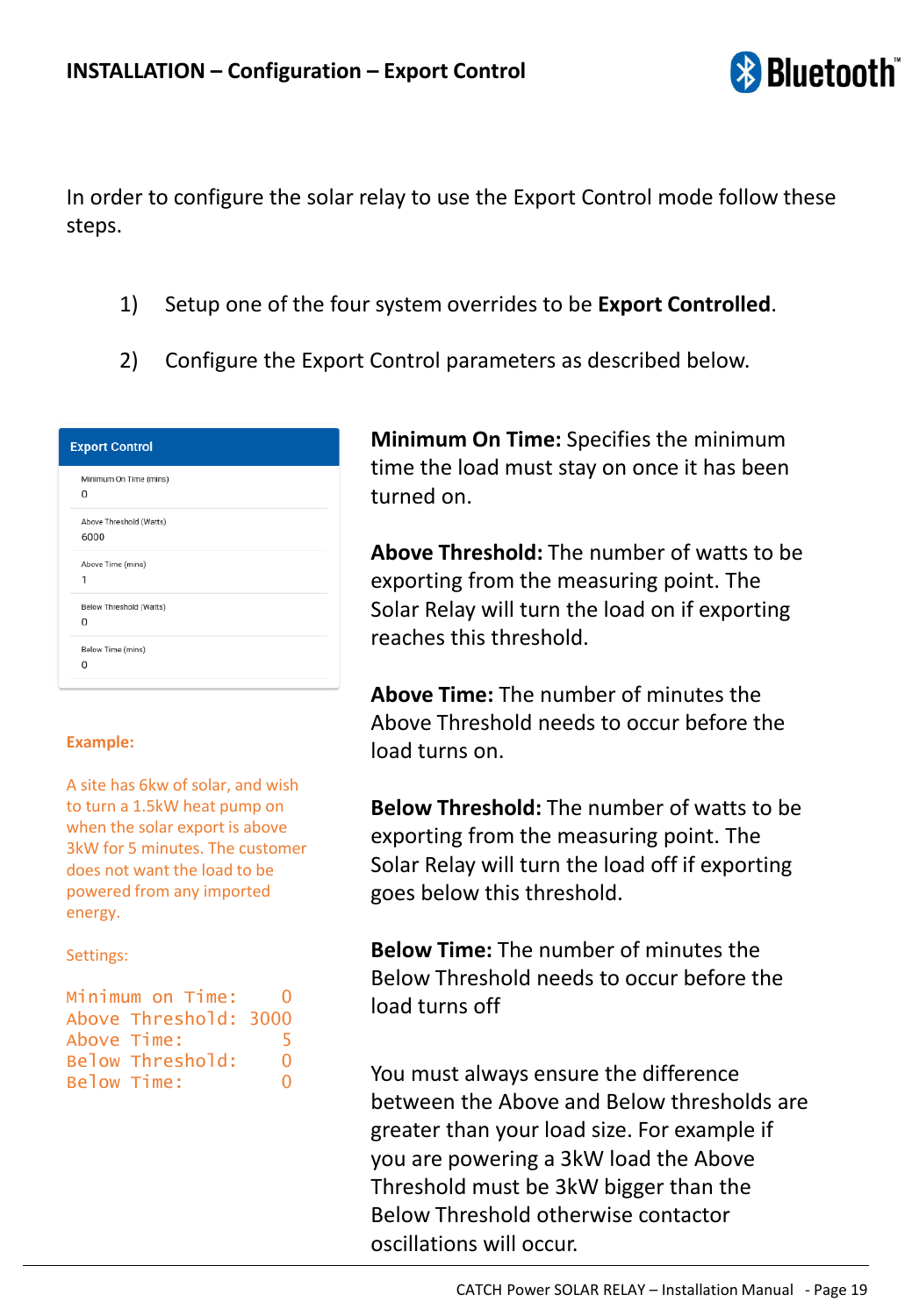

Top-up Control is typically configured in conjunction with another control mode. When configuring Top-up control you are telling the Solar Relay how many total minutes you want the load to run in a 24 period. If the run time of the load using other control mechanisms did not reach this duration, the Top-up mode will trigger and complete the running time.

| <b>System Override 1</b> |  |
|--------------------------|--|
| Override Active          |  |
| Yes                      |  |
| Override Type            |  |
| <b>Export Control</b>    |  |
| <b>Start Time</b>        |  |
| 7:00 am                  |  |
| Stop Time                |  |
| 7:00 pm                  |  |
|                          |  |

| <b>System Override 2</b> |  |
|--------------------------|--|
| Override Active          |  |
| Yes                      |  |
| Override Type            |  |
| Top Up                   |  |
| <b>Start Time</b>        |  |
| 11:00 pm                 |  |
| Stop Time                |  |
| 4:00 am                  |  |
|                          |  |

In the example to the left you can see System Override 1 is setup to be Export Control and System Override 2 is our Top-up mode.

Between the hours of 7:00am and 7:00pm the Solar relay will run in export control. The number of minutes the load runs during this time will change from day to day based on the amount of exporting solar.

At 11pm the Solar Relay will start operating in Top-up mode. The number of minutes between the start and stop times on the Topup override represents the total number of minutes we want the load to run for. In our example there are 300 minutes between 11:00pm and 4:00am the next morning. This tells the Solar Relay that we need a total of 300 running minutes for the entire day.

If we had a nice sunny day, and the total number of run time minutes during the Export Control mode was 300 minutes or better, when we get to 11pm the Solar Relay will not turn the load on.

If the day was not so great and the run time minutes during Export Control mode was only 200 minutes, when we get to 11pm the Solar Relay will turn the load on and run it for 100 minutes.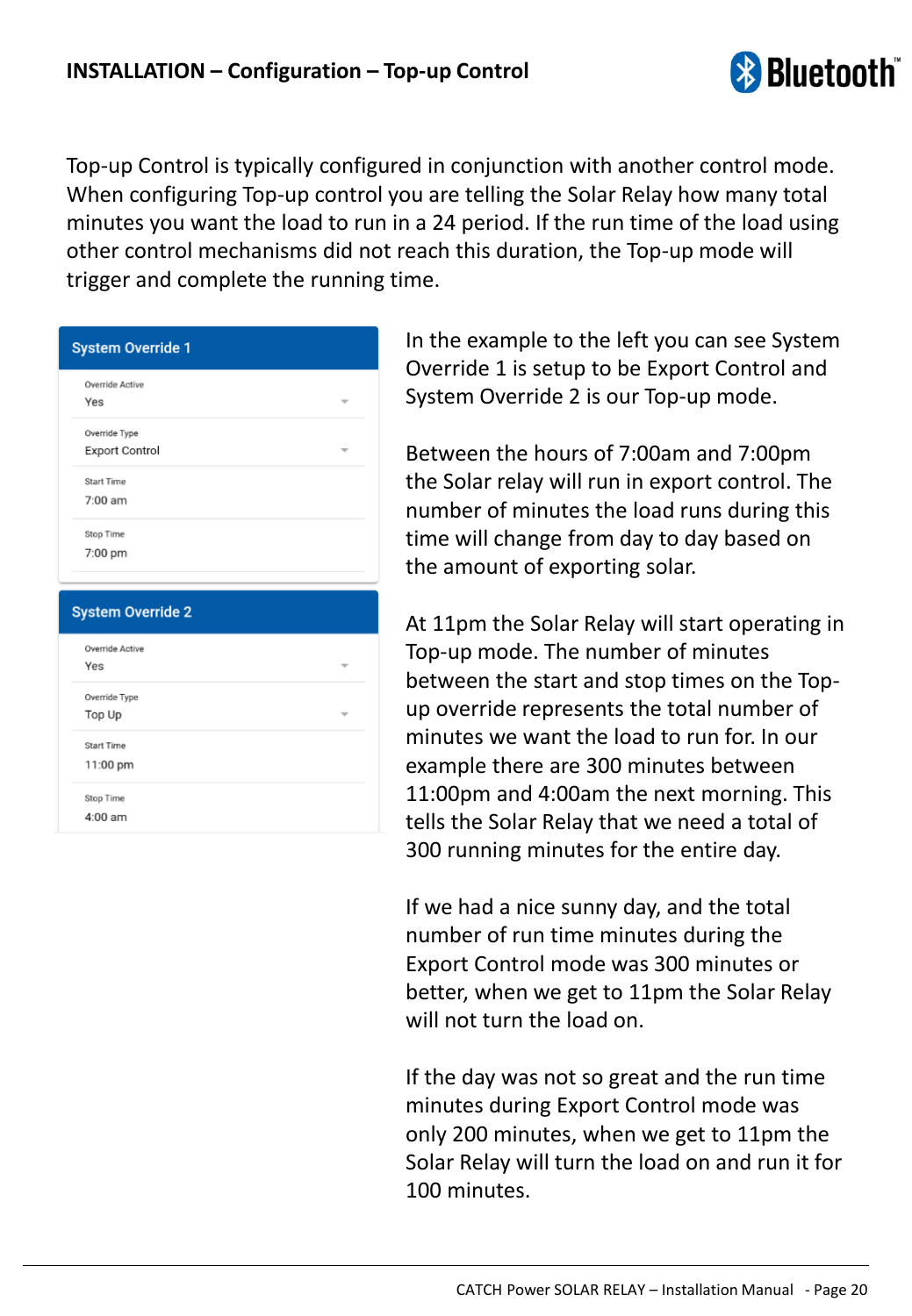

In order to configure the Solar Relay to use Export Control mode follow these steps.

- 1) Setup one of the four system overrides to be **Voltage Controlled**.
- 2) Configure the Voltage Control parameters as described below.

| <b>Voltage Control</b> |                             |  |
|------------------------|-----------------------------|--|
|                        | Minimum On Time (mins)<br>0 |  |
|                        | Above Threshold (V)<br>0    |  |
|                        | Above Time (mins)<br>0      |  |
|                        | Below Threshold (V)<br>0    |  |
|                        | Below Time (mins)           |  |
|                        | $\Omega$                    |  |

#### **Example:**

A site has 6kw of solar, and a 4.8kW resistive hot water system. The site suffers voltage problems, so we are trying to keep voltages below 255V.

Settings:

| Minimum on Time:     | $\lceil$ |
|----------------------|----------|
| Above Threshold: 255 |          |
| Above Time:          | 5.       |
| Below Threshold: 252 |          |
| Below Time:          | ь        |
|                      |          |

**Minimum On Time:** Specifies the minimum time the load must stay on once it has been turned on.

**Above Threshold:** The voltage at which the Solar Relay will turn the load on.

**Above Time:** The number of minutes the Above Threshold needs to occur before the load turns on.

**Below Threshold:** The voltage at which the Solar Relay will turn the load off.

**Below Time:** The number of minutes the Below Threshold needs to occur before the load turns off.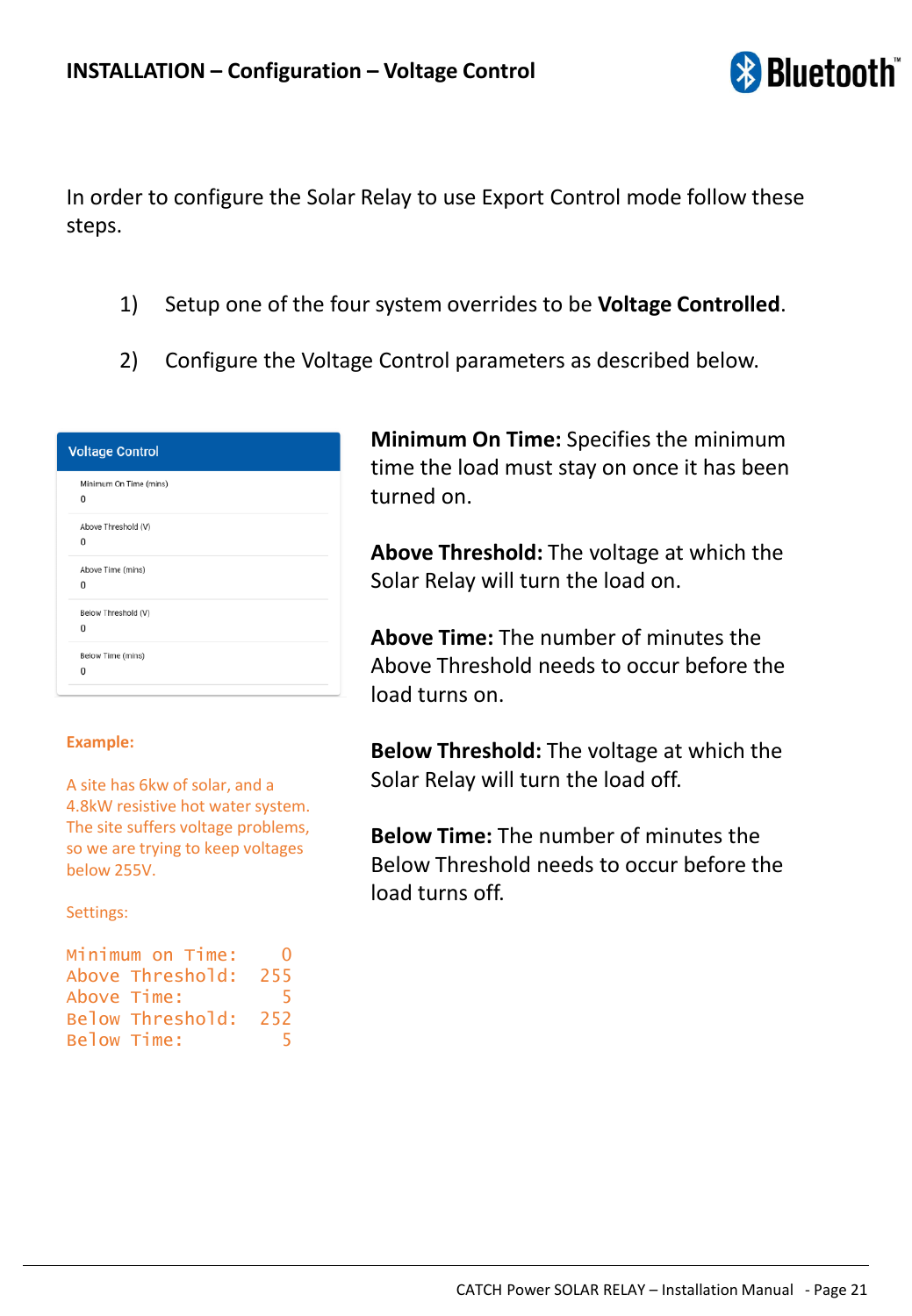

In order to configure the Solar Relay to use Frequency Control mode follow these steps.

- 1) Set up one of the four system overrides to be **Frequency Controlled**.
- 2) Configure the Frequency Control parameters as described below.

| <b>Frequency Control</b>           |  |
|------------------------------------|--|
| Minimum On Time (mins)<br>$\Omega$ |  |
| Above Threshold (Hz)<br>0          |  |
| Above Time (mins)<br>0             |  |
| Below Threshold (Hz)<br>0          |  |
| Below Time (mins)<br>O             |  |

**Minimum On Time:** Specifies the minimum time the load must stay on once it has been turned on.

**Above Threshold:** The frequency at which the Solar Relay will turn the load on.

**Above Time:** The number of minutes the Above Threshold needs to occur before the load turns on.

**Below Threshold:** The frequency at which the Solar Relay will turn the load off.

**Below Time:** The number of minutes the Below Threshold needs to occur before the load turns off.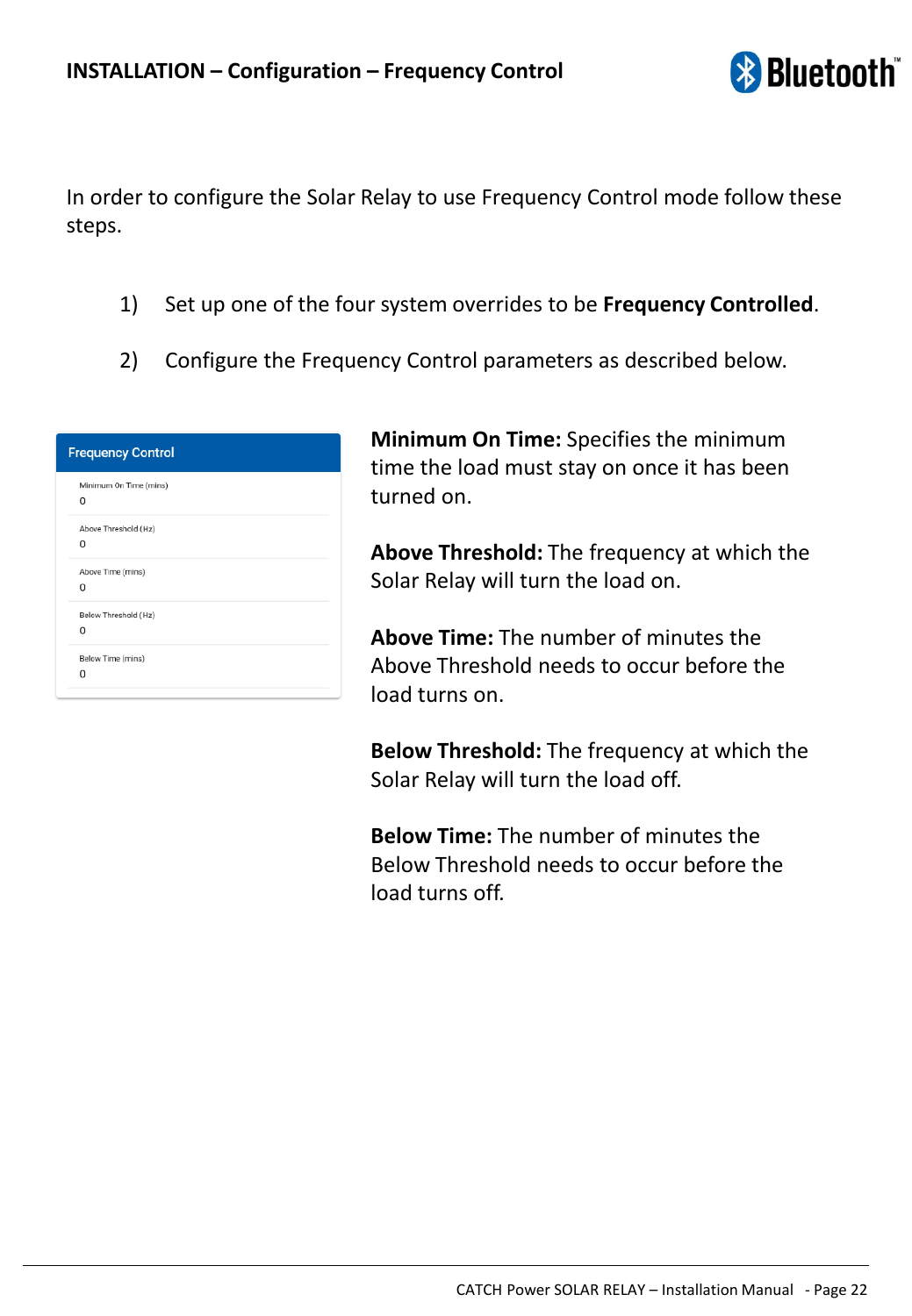

CATCH Solar Relay can participate in a MODBUS RTU control system. The Modbus interface is implemented over an RS485 physical layer. All aspects of the relay can be updated, and controlled via the Modbus interface. For more information about using Modbus, visit the tech docs section of our website.

| Modbus Device ID<br>1<br>Modbus Baud Rate<br>9600<br>Modbus Stopbits<br>1<br>Modbus Parity<br>None | <b>Modbus Configuration</b> |  |
|----------------------------------------------------------------------------------------------------|-----------------------------|--|
|                                                                                                    |                             |  |
|                                                                                                    |                             |  |
|                                                                                                    |                             |  |
|                                                                                                    |                             |  |

#### **Modbus Configuration**

**Modbus Device Id:** The unique device id for this device on the Modbus. This can be a number between 0 and 255.

**Baud Date:** Baud rate in use on the Modbus.

**Stop Bits:** Valid values are 1 or two

**Parity:** Valid Values are even, odd or none.



The CATCH Solar Relay implements inverter control using the RS485 Modbus interface. My details on how to configure your inverter and the CATCH Solar Relay can be found under the tech docs page of our website. www.catchpower.com.au